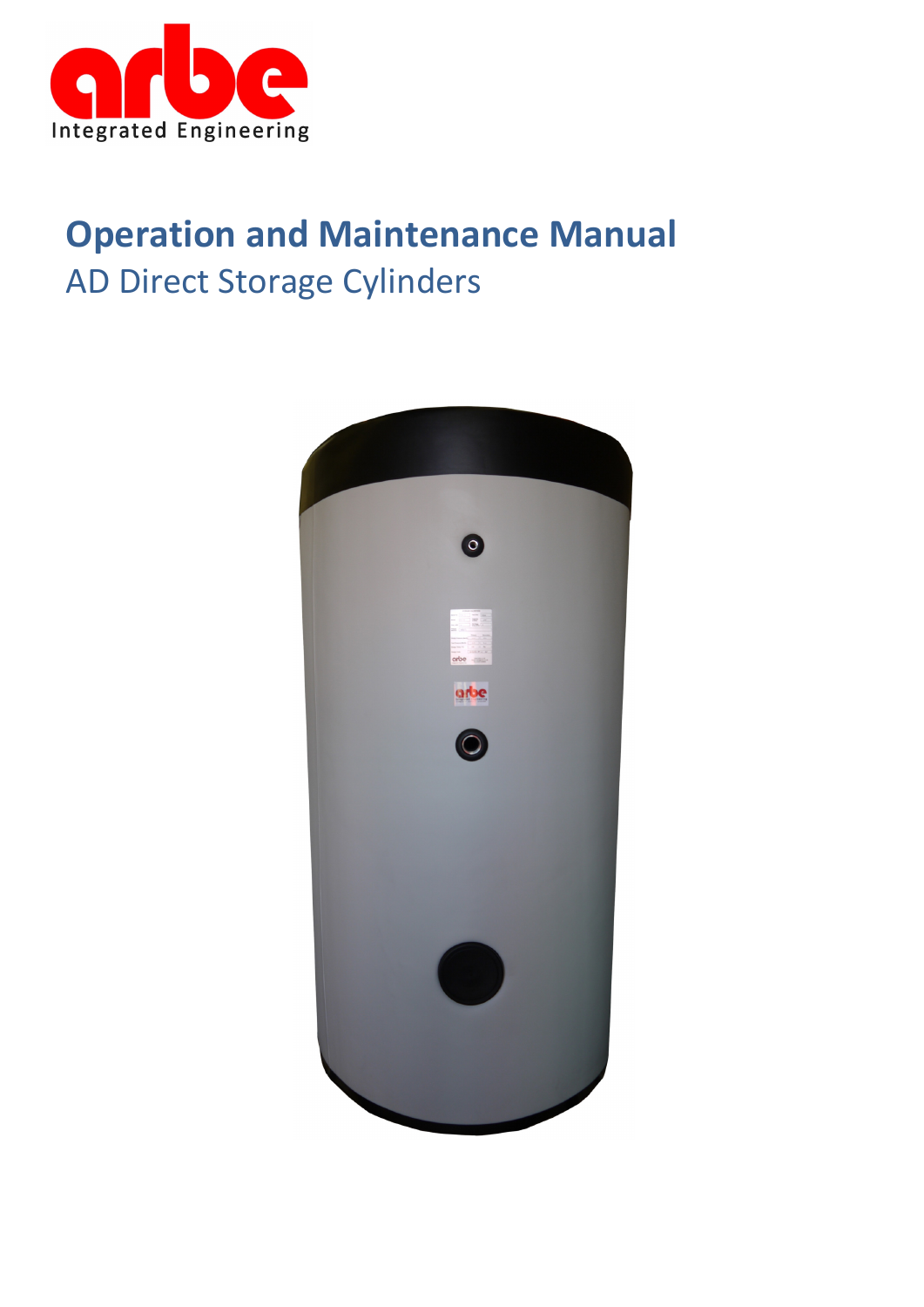## **CONTENTS**

|   | 1 FOREWORD                                                                                                                                                    | 3                    |
|---|---------------------------------------------------------------------------------------------------------------------------------------------------------------|----------------------|
|   | 2 INTRODUCTION                                                                                                                                                | 3                    |
|   | 3 HEALTH AND SAFETY NOTICES                                                                                                                                   | 6                    |
|   | 4 PRESSURE EQUIPMENT DIRECTIVE CERTIFICATE                                                                                                                    | 7                    |
|   | 5 GENERAL<br>5.1 Identification of the unit<br>5.2 Lifting & Handling<br>5.3 Siting                                                                           | 8<br>9<br>9          |
| 6 | INSTALLATION, COMMISSIONING & OPERATION<br>6.1 Commissioning & Operation<br>6.2 Maintenance<br>6.3 Draining the Vessel<br>6.4 Installation in Unvented System | 10<br>11<br>11<br>12 |
|   | 7 WARRANTY DETAILS                                                                                                                                            | 13                   |

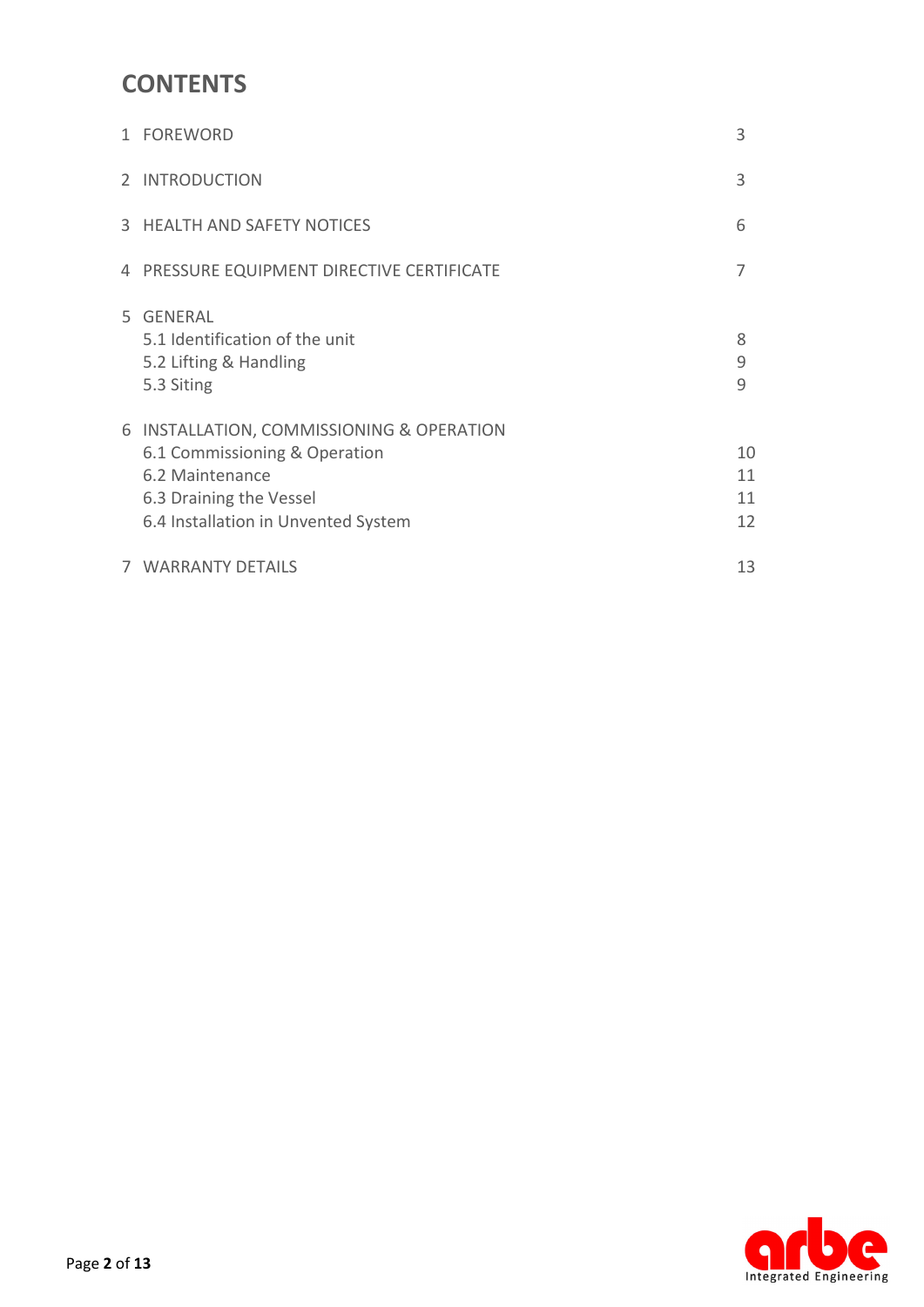# **1 FOREWORD**

This manual is a guide for installation, commissioning and maintenance of AD range of direct storage cylinders supplied by Arbe Integrated Engineering Ltd.

It is meant for those who are responsible for the installation, the use and maintenance of the packages. We recommend that you read this manual carefully before commencing any work.

The AD range of cylinders store potable hot water that has been heated directly by an immersion heater, or externally from a heat source such as a plate heat exchanger or heat pump. The insulation supplied as standard is polyurethane foam insulation on cylinders up to 1000 litre capacity and PLFH foam insulation and encased with a high-strength PVC jacket.

The standard range offers capacities between 200 litres and 5000 litres.

The AD range of cylinders are generally supplied with an unvented kit and P/T safety valve that should be installed as per the instructions supplied within this manual.

### **2 INTRODUCTION**

This manual is applicable for AD direct storage cylinders supplied by ARBE INTEGRATED ENGINEERING.

**ARBE INTEGRATED ENGINEERING cannot be held responsible or liable for damage as a result of incorrect installation, use and / or maintenance of ARBE INTEGRATED ENGINEERING direct storage cylinders as well as not complying with the instructions in this manual.** 

**Please note that our vessels are specially designed and built for the operating conditions (pressures, temperatures, capacities and type of fluids) provided by the customer. Sudden pressure peaks beyond the normal operating pressure (or pressure surges) which can occur during starting up or stopping of the system can severely damage the unit and should be prevented. ARBE INTEGRATED ENGINEERING cannot be held responsible for any damage as a result of any operation deviating from the original design conditions.**

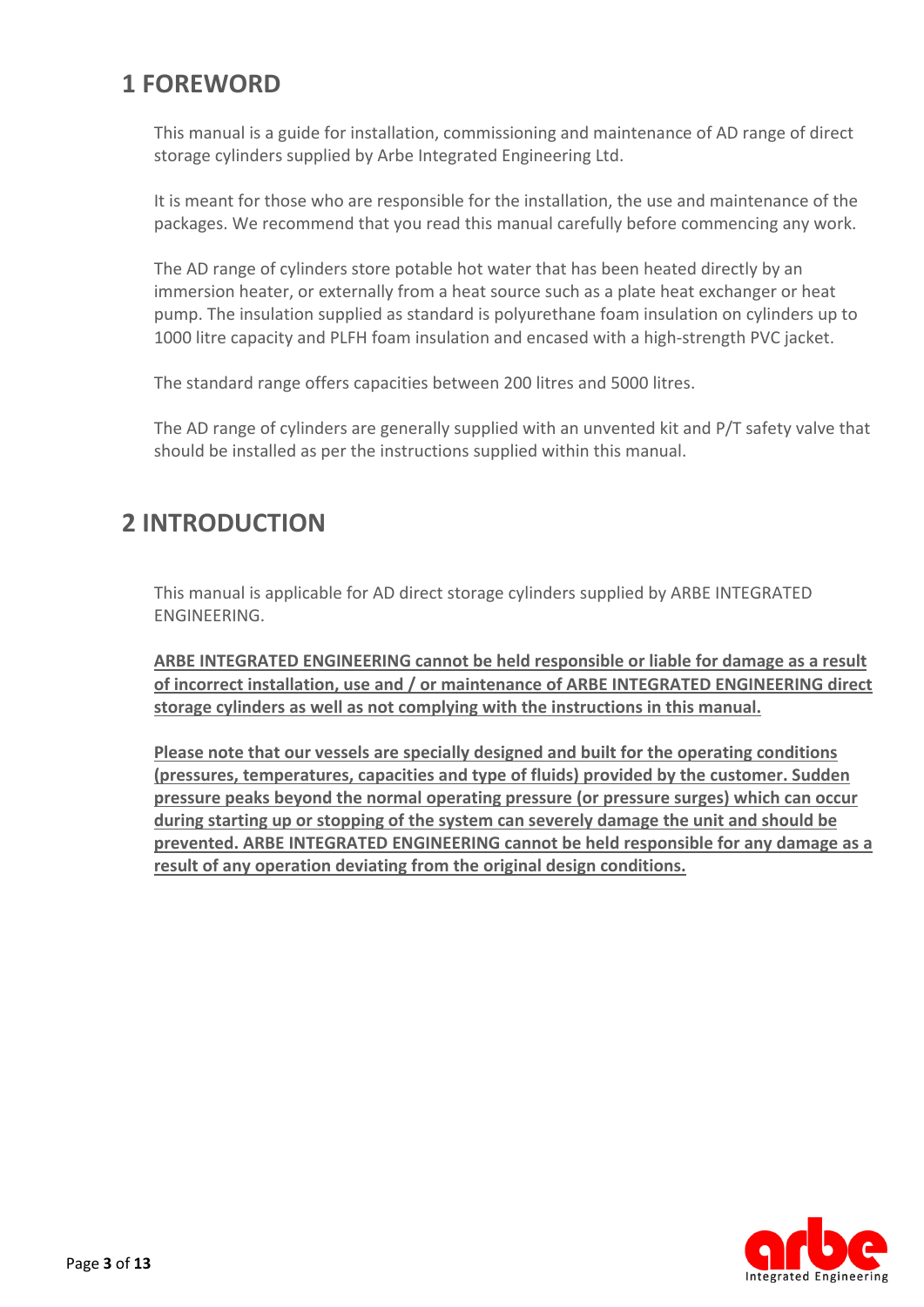# **2 INTRODUCTION**

| <b>Dimensions</b>       |            | <b>ADX Capacity (Litres)</b> |                             |                             |                             |                             |                             |                             |                              |                             |                             |                             |
|-------------------------|------------|------------------------------|-----------------------------|-----------------------------|-----------------------------|-----------------------------|-----------------------------|-----------------------------|------------------------------|-----------------------------|-----------------------------|-----------------------------|
|                         |            | 200                          | 300                         | 500                         | 800                         | 1000                        | 1500                        | 2000                        | 2500                         | 3000                        | 4000                        | 5000                        |
| X1                      | mm         | 550                          | 650                         | 750                         | 1000                        | 1000                        | 1200                        | 1400                        | 1300                         | 1350                        | 1500                        | 1700                        |
| X                       | mm         | 450                          | 550                         | 650                         | 800                         | 800                         | 1000                        | 1200                        | 1200                         | 1250                        | 1400                        | 1600                        |
| Υ                       | mm         | 1510                         | 1550                        | 1840                        | 1960                        | 2210                        | 2250                        | 2170                        | 2600                         | 2800                        | 2880                        | 2970                        |
| Y1                      | mm         | 660                          | 760                         | 860                         | 1100                        | 1100                        | 1360                        | 1550                        | 1510                         | 1550                        | 1700                        | 1800                        |
| Z                       | mm         | 1400                         | 1450                        | 1730                        | 1930                        | 2180                        | 2170                        | 2110                        | 2500                         | 2700                        | 2800                        | 2850                        |
| Α                       | mm         | $1\frac{1}{2}$ "             | $1\frac{1}{2}$ "            | $1\frac{1}{2}$ "            | 2"                          | 2"                          | 2"                          | 2"                          | 2"                           | 2"                          | 2"                          | 2"                          |
| B                       | mm         | $1\frac{1}{2}$ "             | $1\frac{1}{2}$ "            | $1\frac{1}{2}$ "            | 2"                          | 2"                          | 2"                          | 2"                          | 2"                           | 2"                          | 2"                          | 2"                          |
| $\mathsf C$             | <b>BSP</b> | $1\frac{1}{2}$ "             | $1\frac{1}{2}$ "            | $1\frac{1}{2}$ "            | 2"                          | 2"                          | $2\frac{1}{2}$ "            | $2\frac{1}{2}$ "            | 3"                           | 3"                          | 3"                          | 3"                          |
| D                       | <b>BSP</b> | $\frac{3}{4}$ <sup>11</sup>  | $\frac{3}{4}$ <sup>11</sup> | $\frac{3}{4}$ "             | $\frac{3}{4}$ <sup>11</sup> | $\frac{3}{4}$ <sup>11</sup> | $\frac{3}{4}$ <sup>11</sup> | $\frac{3}{4}$ "             | $\frac{3}{4}$ <sup>11</sup>  | $\frac{3}{4}$ "             | $\frac{3}{4}$ <sup>11</sup> | $\frac{3}{4}$ "             |
| E                       | <b>BSP</b> | $1\frac{1}{2}$ "             | $1\frac{1}{2}$              | $1\frac{1}{2}$ "            | 2"                          | 2"                          | $2\frac{1}{2}$ "            | $2\frac{1}{2}$ "            | 3"                           | 3"                          | 3"                          | 3"                          |
| F                       | <b>BSP</b> | $\frac{1}{2}$ "              | $1/2$ <sup>11</sup>         | $1/2$ <sup>11</sup>         | $\frac{1}{2}$               | $\frac{1}{2}$ "             | $\frac{1}{2}$ "             | $\frac{1}{2}$ "             | $\frac{1}{2}$                | $\frac{1}{2}$ "             | $\frac{1}{2}$ "             | $1/2$ <sup>11</sup>         |
| $\mathsf{H}$            | <b>BSP</b> | 1"                           | 1"                          | 1"                          | 1"                          | 1"                          | 1"                          | 1"                          | 1"                           | 1"                          | 1"                          | $1"$                        |
| J                       | <b>BSP</b> | 2"                           | 2"                          | 2"                          | 2"                          | 2"                          | 2"                          | 2"                          | 2"                           | 2"                          | 2"                          | 2"                          |
| M                       | <b>BSP</b> | $1/2$ "                      | $1/2$ <sup>11</sup>         | $1/2$ <sup>11</sup>         | $1/2$ <sup>11</sup>         | $1/2$ "                     | $\frac{1}{2}$ <sup>11</sup> | $\frac{1}{2}$ "             | $\frac{1}{2}$ "              | $1/2$ "                     | $1/2$ "                     | $\frac{1}{2}$ "             |
| N                       | <b>BSP</b> | $\frac{1}{2}$ "              | $1/2$ <sup>11</sup>         | $\frac{1}{2}$ "             | $\frac{1}{2}$ "             | $\frac{1}{2}$ "             | $\frac{1}{2}$ "             | $\frac{1}{2}$ "             | $\frac{1}{2}$                | $\frac{1}{2}$ "             | $1/2$ <sup>11</sup>         | $1/2$ <sup>11</sup>         |
| S                       | <b>BSP</b> | $\frac{3}{4}$ <sup>11</sup>  | $\frac{3}{4}$ <sup>11</sup> | $\frac{3}{4}$ <sup>11</sup> | $\frac{3}{4}$ <sup>11</sup> | $\frac{3}{4}$ <sup>11</sup> | $\frac{3}{4}$ <sup>11</sup> | $\frac{3}{4}$ <sup>11</sup> | $\frac{3}{4}$ "              | $\frac{3}{4}$ <sup>11</sup> | $\frac{3}{4}$ <sup>11</sup> | $\frac{3}{4}$ <sup>11</sup> |
| $\vee$                  | <b>BSP</b> | $1\frac{1}{4}$ "             | $1\frac{1}{4}$ "            | $1\frac{1}{4}$ "            | $1\frac{1}{4}$ "            | $1\frac{1}{4}$ "            | $1\frac{1}{4}$ "            | $1\frac{1}{4}$ "            | $1\frac{1}{4}$ "             | $1\frac{1}{4}$ "            | $1\frac{1}{4}$ "            | $1\frac{1}{4}$ "            |
| <b>Energy</b>           | Rating     | B                            | B                           | $\mathbf C$                 | $\mathbf{C}$                | $\mathbf c$                 | $\mathbf c$                 | $\mathbf c$                 | $\blacksquare$               | $\blacksquare$              | $\overline{\phantom{0}}$    | $\overline{\phantom{0}}$    |
| <b>Efficiency Class</b> | W          | 55                           | 68                          | 93                          | 115                         | 128                         | 153                         | 176                         | $\qquad \qquad \blacksquare$ |                             |                             |                             |

| AD Design Details                                        |                                                                                  |                                |  |  |  |
|----------------------------------------------------------|----------------------------------------------------------------------------------|--------------------------------|--|--|--|
| Characteristics                                          | Standard                                                                         | Optional                       |  |  |  |
| <b>Tank Capacity</b>                                     | 200 - 5000 Litre                                                                 |                                |  |  |  |
| Arrangement                                              | Vertical                                                                         | Horizontal                     |  |  |  |
| <b>Tank Material</b>                                     | Stainless Steel 316L, Enamelled Steel,<br>Galvanised Steel or Copper-Lined Steel |                                |  |  |  |
| Insulation                                               | Polyurethane Foam or PLFH High Density<br>Insulation & Cladding                  | Mineral Wool & Stucco Cladding |  |  |  |
| Accessories                                              | Standard                                                                         | Optional                       |  |  |  |
|                                                          | Thermometer                                                                      | Unvented Kit & Safety Valve    |  |  |  |
|                                                          | Drain Valve                                                                      | <b>Immersion Heater</b>        |  |  |  |
|                                                          | Anode(s) (ADG & ADZ)                                                             | Anode(s) (ADX & ADC)           |  |  |  |
| Design Code                                              |                                                                                  |                                |  |  |  |
| European Pressure Equipment Directive 2014/68/CE Art 4.3 |                                                                                  |                                |  |  |  |

| AD Design Details |                        |                                 |  |  |  |
|-------------------|------------------------|---------------------------------|--|--|--|
| Model             | Maximum<br>Temperature | <b>Maximum Pressure</b>         |  |  |  |
| ADX, ADG & ADZ    | $99^{\circ}$ C         | 6 BarG (Optional up to 10 BarG) |  |  |  |
| ADC.              | $110^{\circ}$ C        | 16 BarG                         |  |  |  |

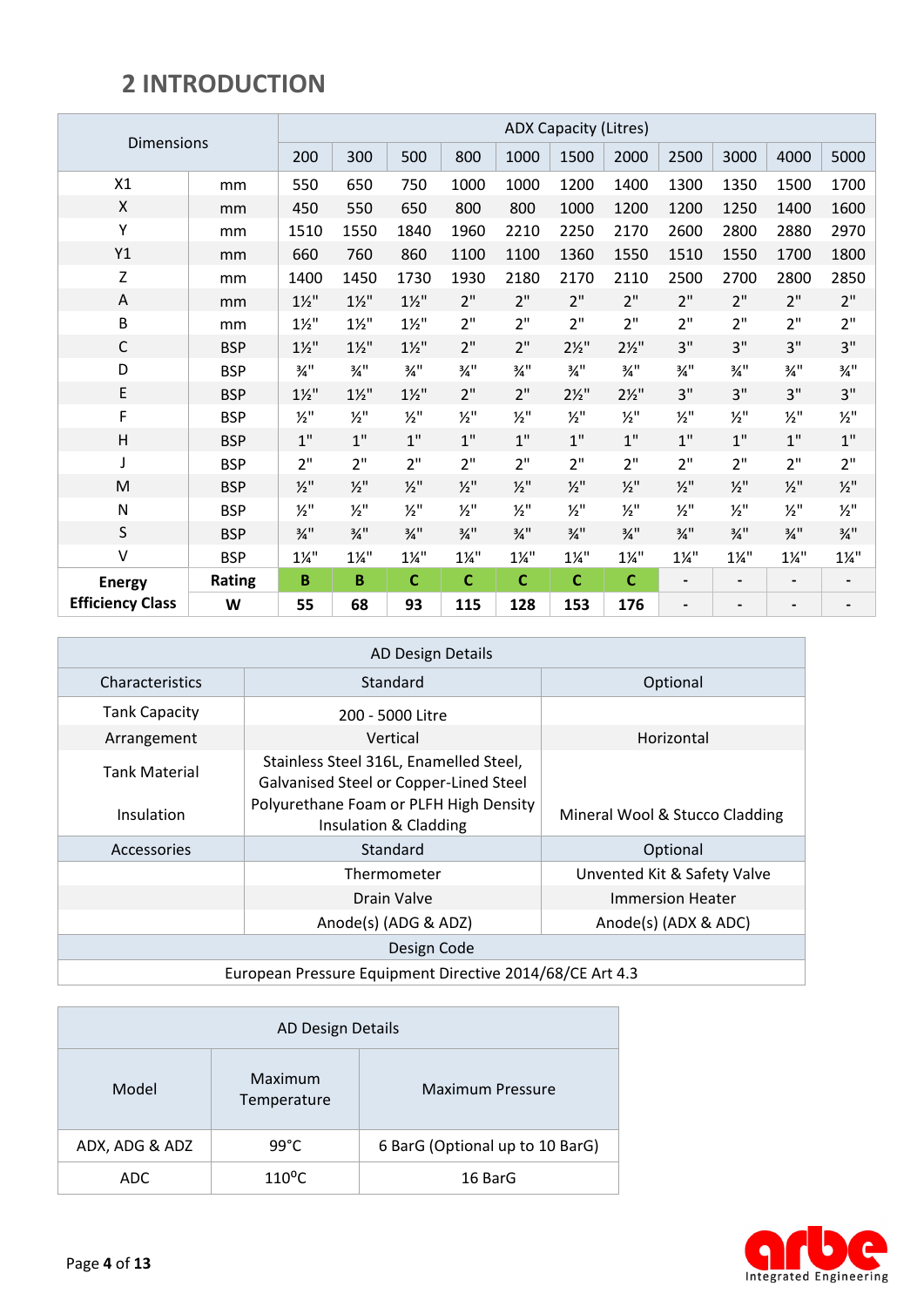### **2 INTRODUCTION**



#### Connections

- A Primary Inlet J Immersion Heater
- B Primary Outlet L Drain
- C Secondary Flow M Control Sensor
- D Secondary Return N High Limit Thermostat
- 
- 
- G Pressure Gauge
- 
- 
- 
- 
- E Cold Feed R De-Stratification Pump<br>F Thermometer S Anti-Vacuum Valve (Op
	- S Anti-Vacuum Valve (Optional)<br>V Anode(s)
	-

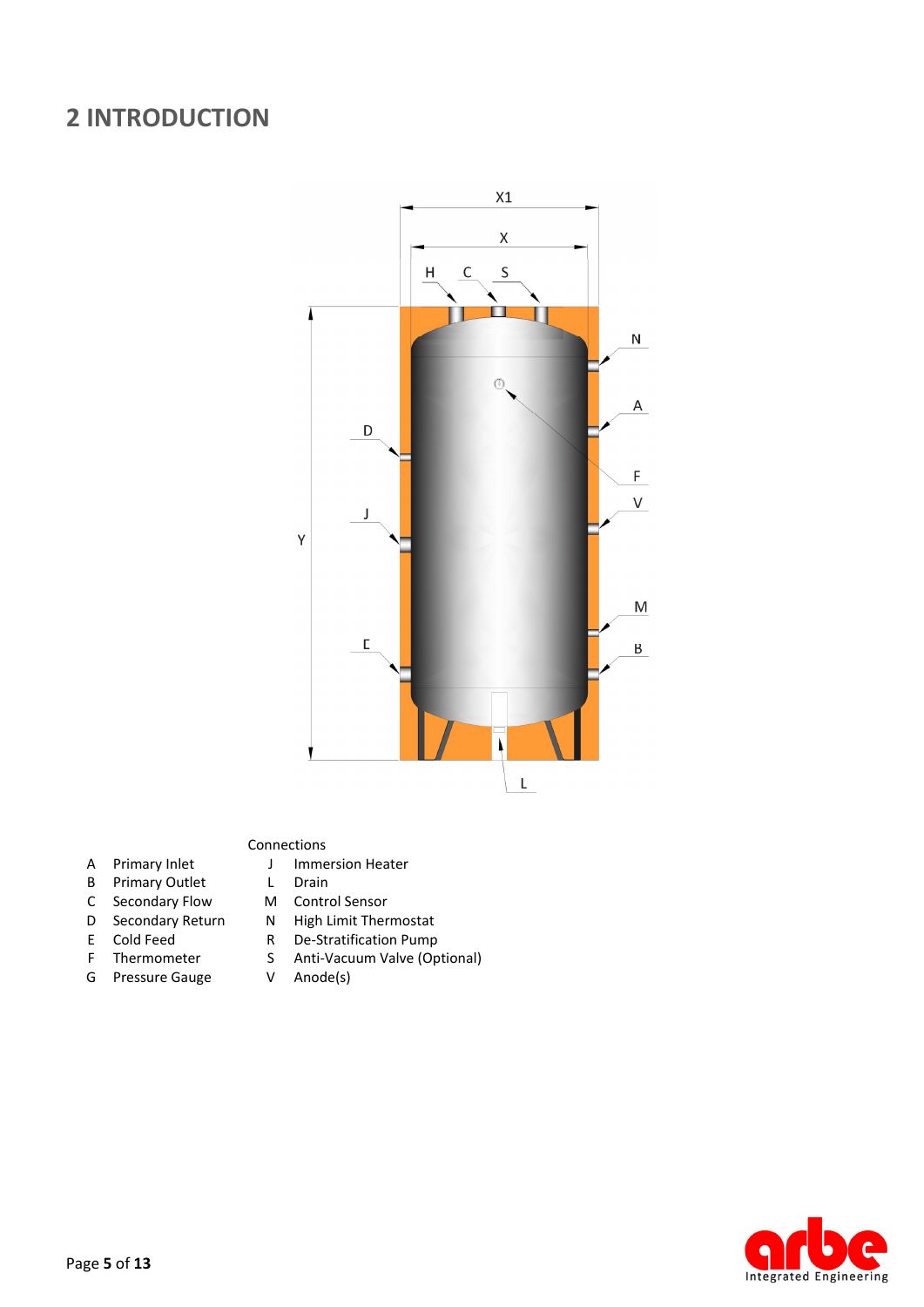# **3 HEALTH & SAFETY NOTICES**



#### **YELLOW TRIANGLE**

Refer to applicable SAFETY ALERT notices within the manual! All SAFETY ALERT notices are applicable to personal injury and identified by the following symbol.



Please be aware of the following potential hazards, which could be present during installation, commissioning, servicing and operation:

- Injury hazard from heavy/sharp objects during installation. Plan and execute the installation with care
- Injury hazard from pressure-containing parts. In general, before working on pipework or other pressure-containing parts, isolate and drain them. Never exceed the maximum working pressure of the unit
- Electrical hazard. The unit uses mains voltage electricity, either 240v 1 phase or 400v 3 phase. External voltages may be fed to the units which are not isolated by the unit isolator. Equipment on the unit may operate automatically without warning
- Mechanical hazard. The unit has moving parts. Equipment on the unit may operate automatically without warning
- Scalding hazard. The equipment may contain very hot water at pressure. Surfaces may be hot



The unit must only be worked on by suitably qualified and trained personnel. Checks to ensure electrical safety should be carried out by a competent person.

When doing service work on the package equipment

- Deactivate the pumps and turn off the power
- Close the shut off valves
- **Fully reduce the pressure in the piping system and allow pipes to completely cool down**



If necessary, disconnect the electrical wires. Before putting the systems back into operation again, make certain that all equipment is fitted correctly and shut off valves re-opened.

- Make the following checks for correct operation.
- With the system hot, examine all water connections for soundness.
- Carry out equipment general checks (see specific equipment section)
- Balance the system.

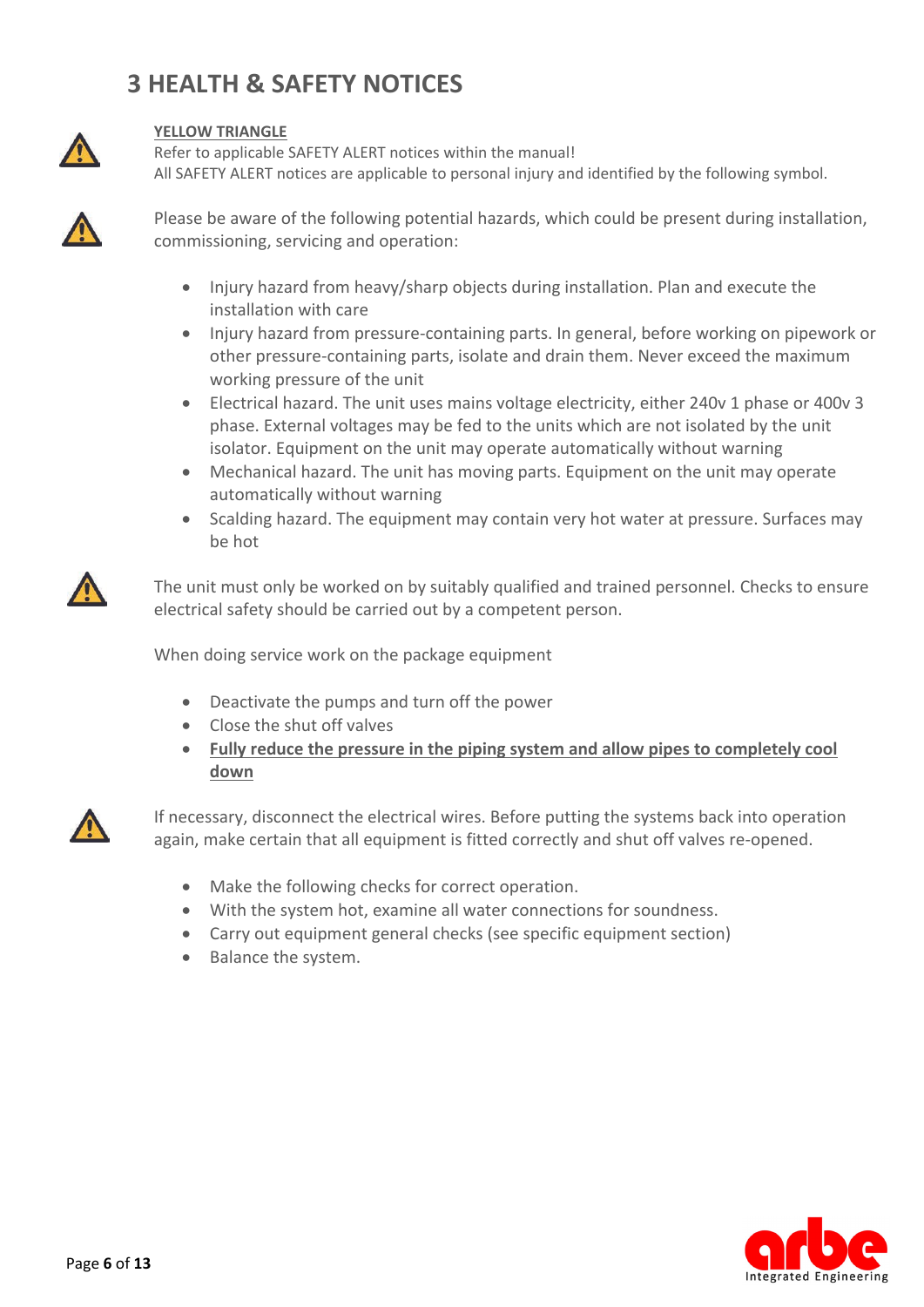## **4 PRESSURE EQUIPMENT DIRECTIVE CERTIFICATE**

The standard range of AD direct storage cylinders are designed in accordance with the requirements of the Pressure Equipment Directive 2014/68/CE. Units classed as SEP in the PED category are not supplied with a CE mark. Units in category I & II are CE marked and appropriate markings and certification is supplied with each unit.

It is the responsibility of the user and/or installer to ensure that the unit is installed and operated safely, and in accordance with the instructions supplied within this manual. The standard range of AD direct storage cylinders are designed for a water medium in the shell.

#### **EC DECLARATION OF CONFORMITY**

We

Supplier Name: Arbe Integrated Engineering Ltd Address: Unit 19 Halifax Industrial Estate, Marshway, Halifax, HX1 5RW Country: England

declare, in sole responsibility, that the following equipment Product: AD Direct Storage Cylinders Country of Origin: Italy

are in accordance with the requirements of the Pressure Equipment Directive 2014/68/CE

| Certificate Number:   | PED-AD-20                 |
|-----------------------|---------------------------|
| Date of Issue:        | <b>March 2020</b>         |
| Applicable Standards: | 2014/68/CE Art. 4.3 (SEP) |

Subject products are designed, manufactured and tested according to the appropriate quality control procedures

Date: 01/03/20 Rob Brownless Arbe Integrated Engineering

| Size (Litres)                                | <b>Fluid Group</b> | <b>PED Category</b> | <b>Module</b> |
|----------------------------------------------|--------------------|---------------------|---------------|
| All sizes ranging from<br>200 to 5000 Litres |                    | $SEP - Shell$       |               |

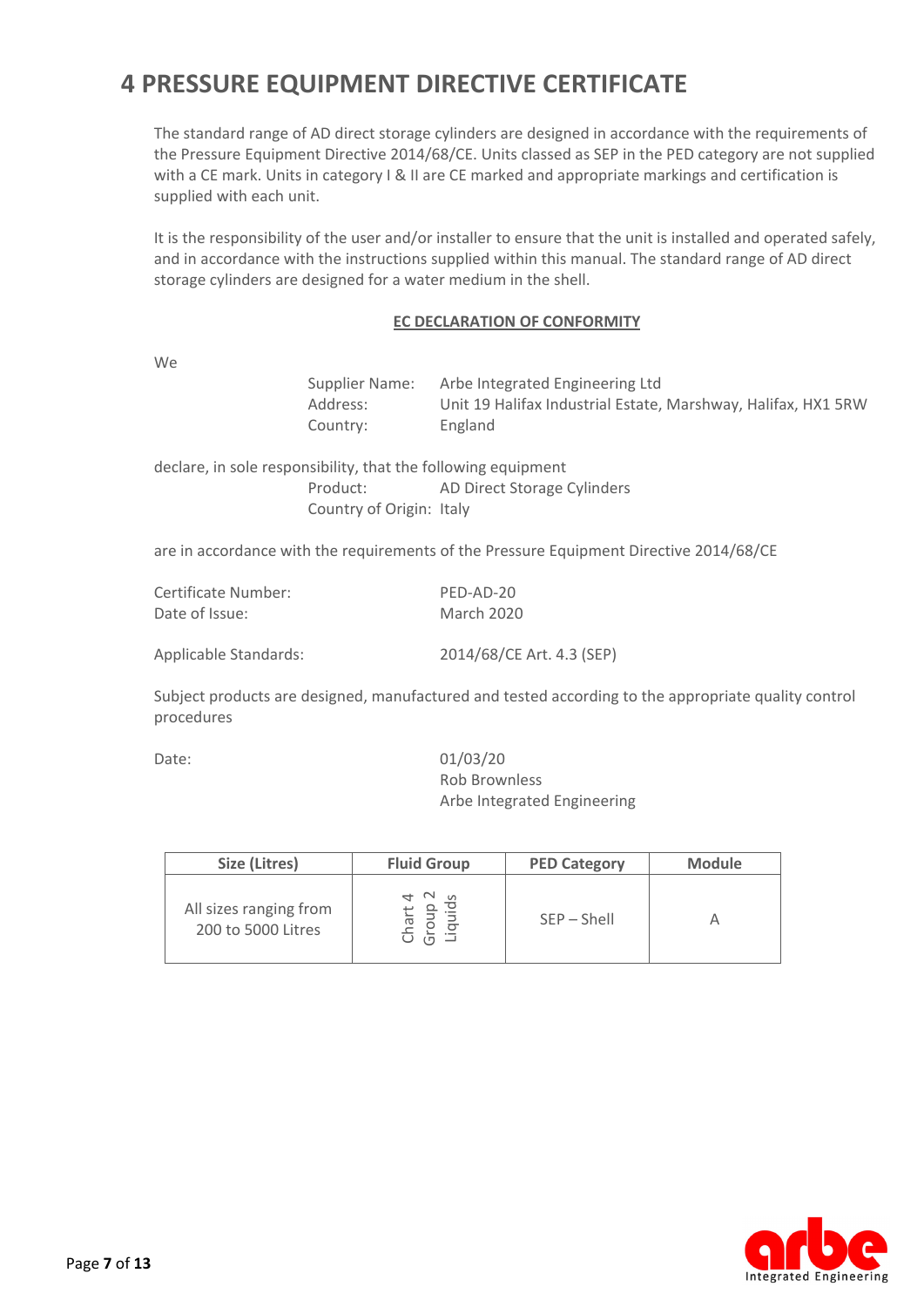### **5 GENERAL**

#### **5.1 Identification of the Unit**

All direct storage cylinders supplied by ARBE INTEGRATED ENGINEERING are provided with a name plate. On this plate the following details are specified:

- **Serial number**
- Test date
- Model
- **•** Capacity
- **•** Design pressure
- **•** Test pressure
- **•** Design temperature
- Applicable standard

| STORAGE CYLINDERS AND BUFFER VESSELS |                                                               |  |  |  |  |
|--------------------------------------|---------------------------------------------------------------|--|--|--|--|
| Serial No.                           | <b>Test Date</b>                                              |  |  |  |  |
| Model                                | Capacity<br>(Litres)                                          |  |  |  |  |
| Design Pressure (BarG)               |                                                               |  |  |  |  |
| <b>Test Pressure (BarG)</b>          |                                                               |  |  |  |  |
| Design Temp. (°C)                    |                                                               |  |  |  |  |
| <b>Applicable Standard</b>           |                                                               |  |  |  |  |
| <b>Integrated Engineering</b>        | www.arbe.co.uk<br>Email: mail@arbe.co.uk<br>Tel. 01422 646865 |  |  |  |  |

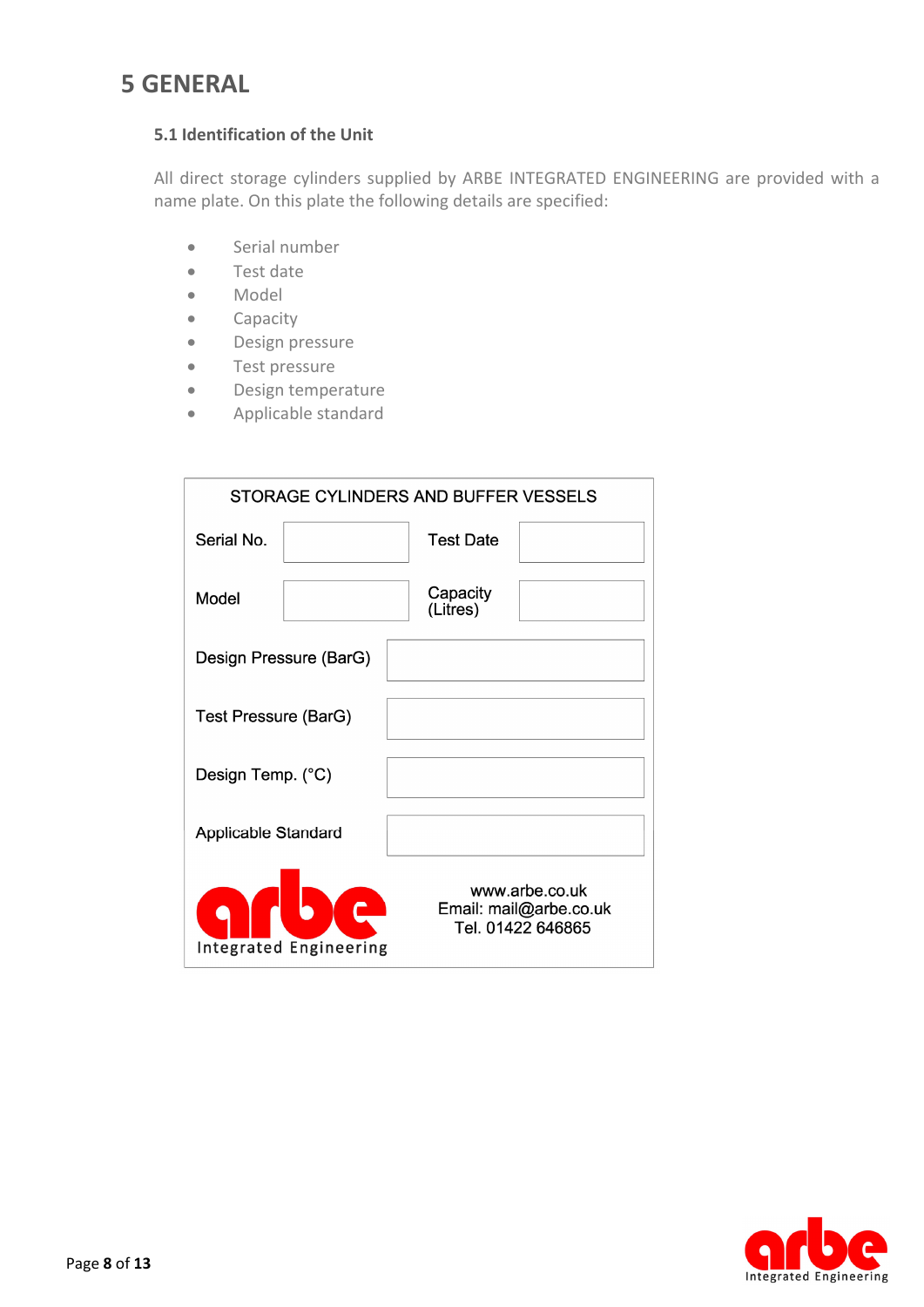### **5 GENERAL**

#### **5.2 Lifting & Handling**



Use lifting lugs where fitted. Do not lift a vessel using the insulation where fitted. Straps may crush or damage the insulation casing. Due to the insulation casing material thickness, care should be taken when moving and handling the vessel not to damage the insulation. Do not lift the vessel using chains directly in contact with the shell. Do not allow operatives to stand on the vessel

#### **5.3 Siting**

Unless specifically ordered for an external installation, the vessel must be sited indoors. Foundations or plinths must be firm and level to prevent settling, pipe strain or distortion of the shell. Unless specifically ordered differently, the vessel must be installed in a level position.

Protective covers and plugs may be fitted to connections to protect them in transit. These must be removed prior to use. If a connection is not required, seal it appropriately. Check for any foreign material which may have got into the vessel. Pipework connected to the vessel must be adequately supported to prevent any loads being transmitted to the vessel.

Provide for thermal expansion with bends and expansion joints. Fit isolation valves prior to the vessel connections to facilitate servicing (NOT TO THE VENT). For flanged connections, tighten bolts in a diametrically opposite sequence to load the flanges evenly onto the gasket. Ensure adequate venting for air removal during filling and operation (pressurised systems should have an automatic air vent and a manual air vent for this). Safety valves should have their discharge pipes away to a safe disposal point, preferably via an air-break and tundish so that the discharge unrestricted and easily visible.

In unvented systems, water expansion must be accommodated by a separate expansion vessel fitted in the system on the cold feed line.

With reference to the fixing down of the unit, please note that the legs or brackets SHOULD NOT be welded to a base plate or structure and should always be fixed down using brackets and bolts. Any modification to any part of the package where welding or brazing has been carried out may invalidate the warranty of the unit (please refer to the warranty section of the manual\_

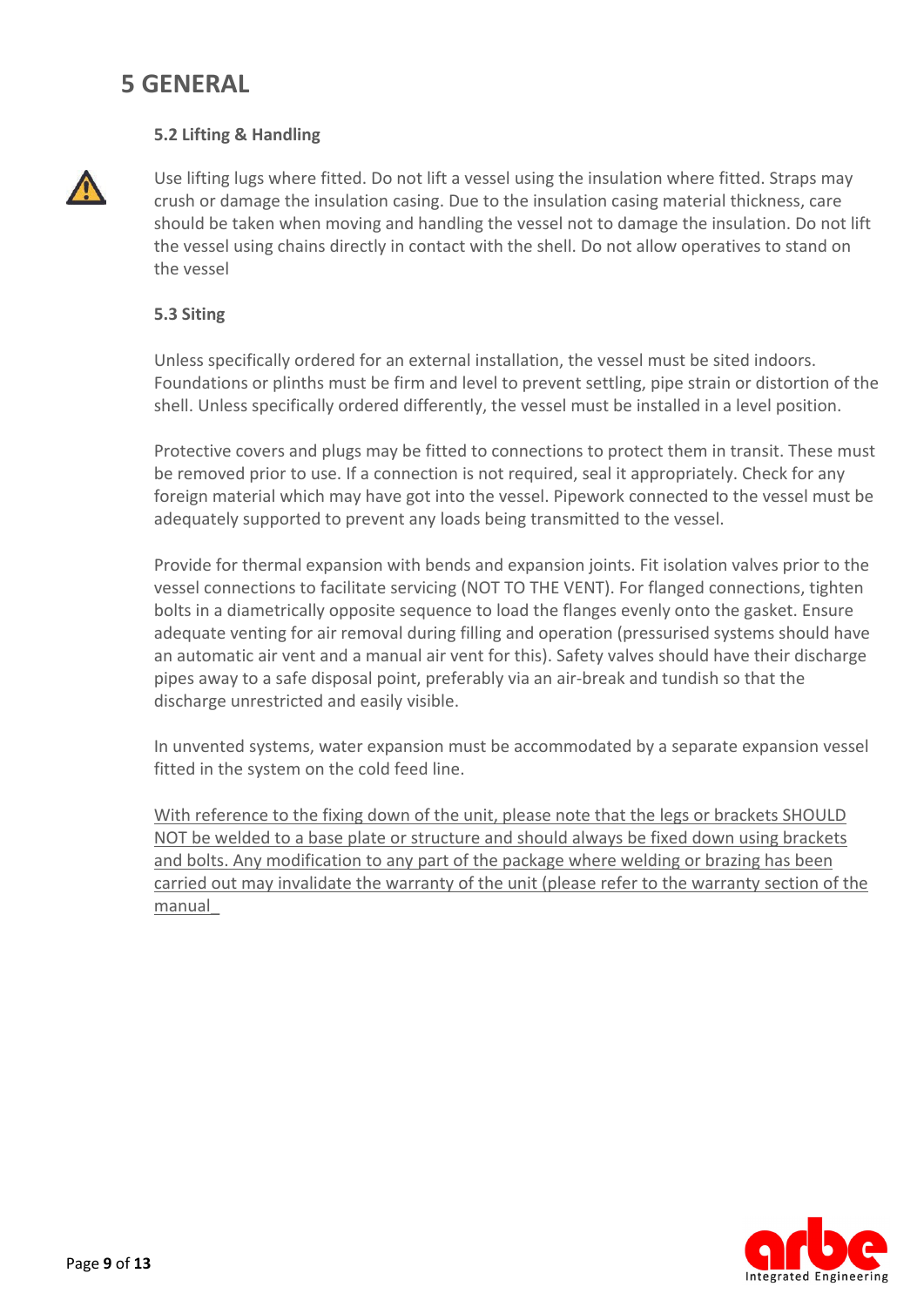### **6 COMMISSIONING AND OPERATION**

#### **6.1 Commissioning & Operation**

The vessel should be installed & commissioned but a fully qualified engineer, trained in such products.



Do not operate the cylinder at pressures or temperatures in excess of those specified on the nameplate of the vessel marking. The cylinder also should not be subjected to conditions of vacuum or partial vacuum. Should the package be installed on or above the 3<sup>rd</sup> floor of a building, then an anti-vacuum valve should be fitted immediately within the secondary hot water pipework prior to any isolating valve, and it must not be removed. For example, partial vacuum can be caused if the cold feed or the vent are restricted during draw off or drain down. This has more significance the higher within a building the unit is installed.

- 1. Fully fill the secondary pipework & system with water
- 2. For unvented systems it is assumed here that any cold water booster set and/or pressure reducing valve is already commissioned and set to the correct pressure
- 3. Start with secondary flow, return and cold feed valves closed and secondary recirculation pumps off
- 4. Close the drain valve
- 5. For unvented systems ensure any auto-air vents are operational
- 6. For unvented systems open manual vent valves
- 7. For unvented systems open expansion vessel isolation valve
- 8. Open the cold feed valve and slowly fill the cylinder with cold water
- 9. For unvented systems when water reaches the manual vent valve, close it
- 10. If the cylinder is open vented and shares a vent with other units, connect it to the common vent using the 3-way valve
- 11. Carefully open the secondary flow and return valves
- 12. Switch secondary re-circulation pumps' power on

Check that all gaskets are effective when the unit is operating - some bolt tightening may be necessary after the unit has been first heated and subsequently from time to time. Following installation and commissioning it is advisable to remove, clean and re-assemble any strainers.



All fluids must be drained when the unit is out of operation to prevent freezing or possible corrosion.



**Warning:** to avoid any "water hammering", open the valves gradually; sudden accelerations of fluid could cause increases in pressure many times greater than the working pressure.

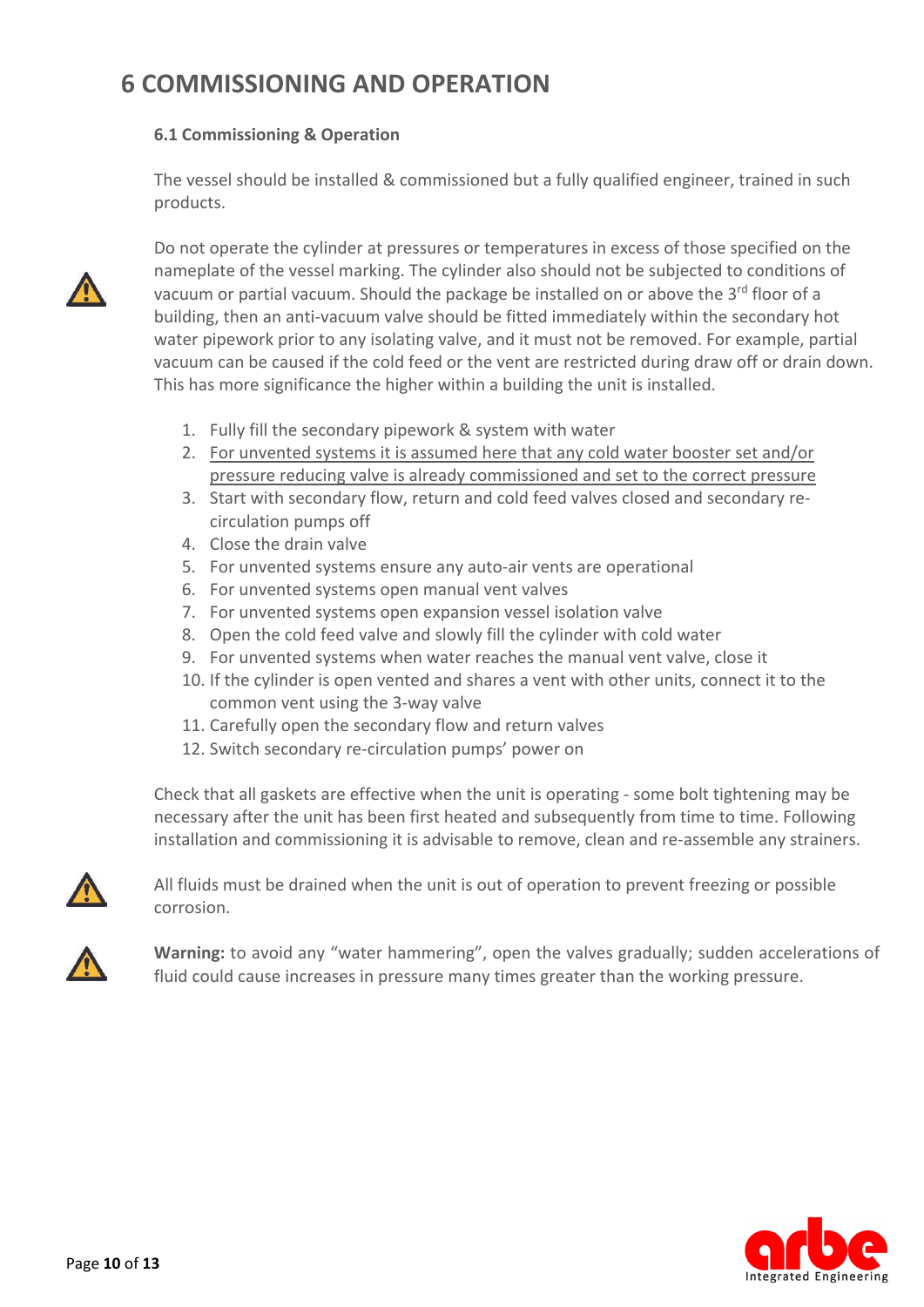#### **6.2 Maintenance**

The StorPlate package is designed to operate efficiently with a minimum of attention. A regular maintenance programme will ensure continued high operating efficiency and trouble-free operation.



#### Always disconnect the power supply before carrying out any maintenance on the unit

#### **Expansion Vessel**

- Biannually check the pre-charge pressure of the expansion vessel; the same value established during the system installation must be always maintained
- Restore the air cushion to the initial valued in order to ensure an efficient protection of the installation from overpressure

#### **6.3 Draining the Cylinder**

#### **GENERAL POINTS :-**

It is recommended that a set of gaskets for the plate heat exchanger be carried for use when the unit is stripped down for insurance inspection, or cleaning

Maintenance of the pump and other ancillary equipment should be carried out in accordance with the instructions supplied for these items by their respective manufacturers. Copies of these are included with these instructions

#### **To drain the cylinder down (secondary side)**

- 1. Obtain a complete set of replacement gaskets from Arbe Integrated Engineering (for the inspection opening, if fitted)
- 2. It is assumed here that all isolation valves (except drain) are open at the start
- 3. Isolate the primary fluid inlet and outlet switch off primary pump and boilers if necessary
- 4. Switch off secondary system return pump and isolate secondary return to cylinder
- 5. Isolate the secondary flow
- 6. Isolate the cold feed
- 7. For unvented systems reduce the residual cylinder pressure by manually operating the safety valve - some hot water will come out
- 8. For unvented systems open a manual vent valve to allow air in during drain-down



**It is imperative that if the unit has been installed with an anti-vacuum valve, this should be checked to be operational whilst starting to drain down to avoid and vacuuming within the vessel which would cause catastrophic failure of the shell**

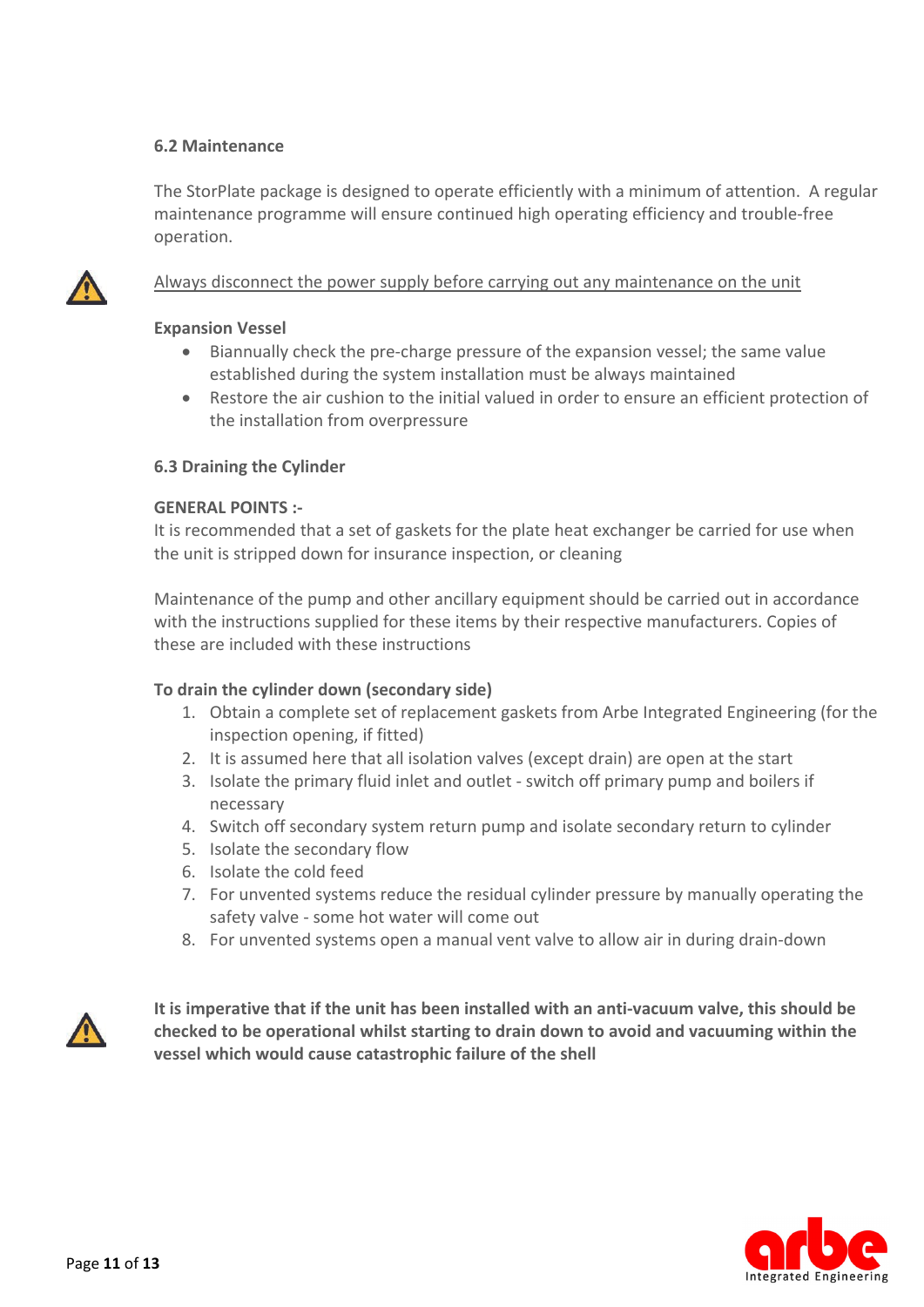#### **6.4 Installation in an Unvented System**



#### **Key**

- 1 Isolating Valve
- 2 Strainer
- 3 Pressure Reducing Valve
- 4 Non-Return Valve
- 5 Expansion Safety Valve
- 6 Expansion Isolating Valve (Lockshield)
- 7 Expansion Drain Valve
- 8 Expansion Vessel

The above layout is the standard recommended cold feed kit available with our AD cylinders for unvented systems, complying with Building Regulations. The size of each cold feed and kit expansion vessel is project specific so please contact us with any queries on sizing or the kit that is required.



The safety valve(s) should be installed on the secondary outlet, as close as possible to the connection on the vessel. Any isolating valves should be installed after the safety valve connection to ensure the safety valve is not isolatable from the vessel